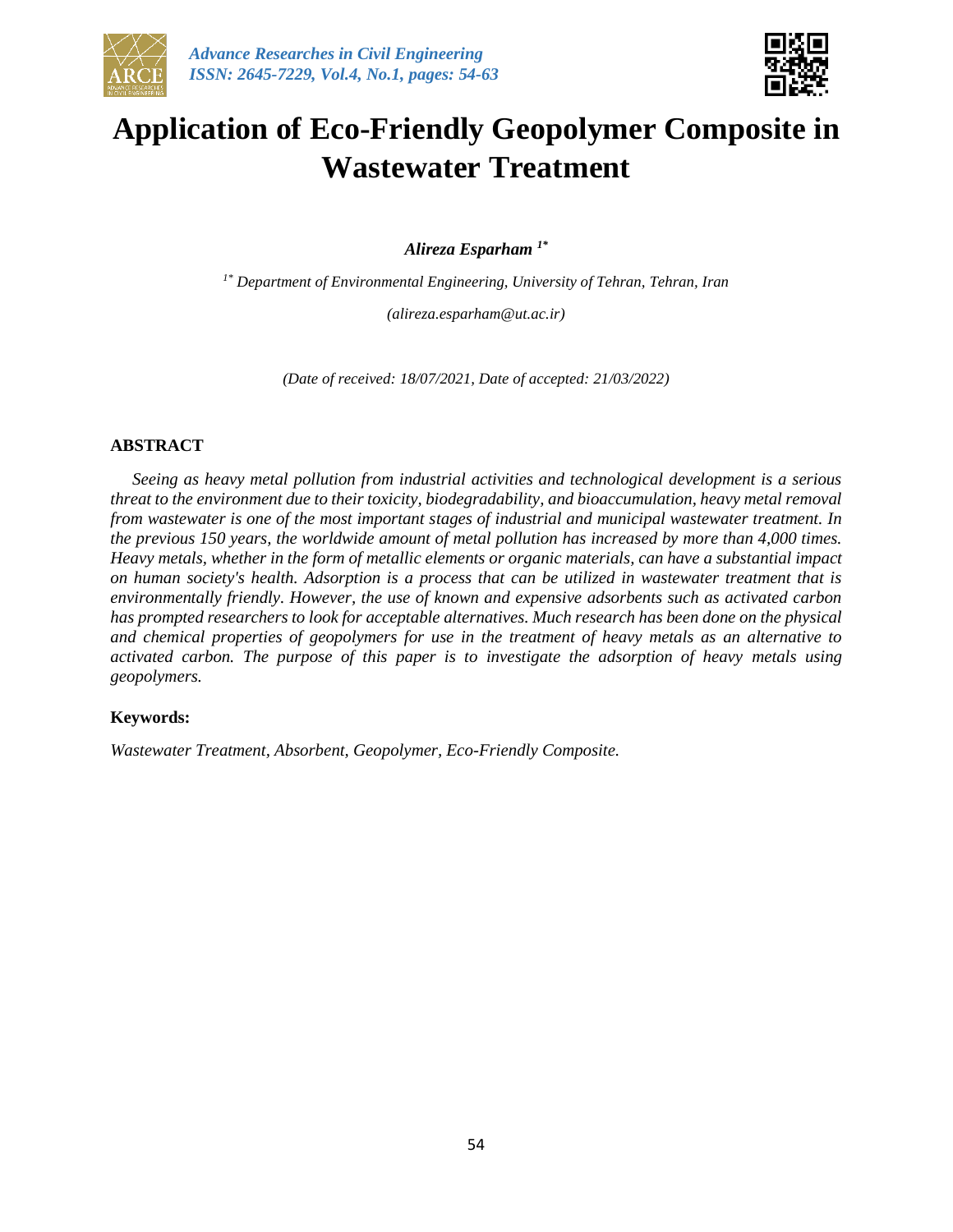



# **1. Introduction**

Waste management and water quality are two major concerns in modern society. The continued advancement of technology in urbanization and industrialization has resulted in a global increase in garbage accumulation and the release of heavy metals into waterways. Various activities, such as industry, disposal systems, agriculture, and so on, are responsible for the dangerous heavy metals. Heavy metals accumulating in sewage streams harm the human body and cause death. Chemical deposition, ion exchange, adsorption, membrane filtration, coagulation and flocculation, flotation, and electrochemical are all utilized in wastewater treatment [1-3]. Adsorption, which includes proven adsorbents such as activated carbon, is one of the most common ways to remove heavy metals. However, since activated carbon is very expensive to build and repair, most people choose another option [4,5]. Researchers have recently focused on low-cost adsorbents, which are usually industrial, agricultural, and food wastes that are produced in large quantities [6]. Geopolymer is currently being studied for wastewater treatment and replacement of traditional adsorbents. In 1979, geopolymer materials were identified as a suitable alternative to Portland cement and concrete composites [7]. Geopolymer can be considered a cost-effective zeolite made of solid aluminosilicate and highly alkaline hydroxide [8,9]. They have become options for various applications due to their unique geopolymer structure, which is very suitable mechanically, chemically, and thermally. The purpose of this paper is to evaluate the potential of geopolymer in wastewater treatment to remove harmful heavy metals.

# **2. Available Technologies for Refining Heavy Metals**

Physical, chemical, and biological techniques such as metal deposition, ultrafiltration, biological systems, oxidation, and electrolytic processes with solvent extraction, ion exchange, membrane filtration, and adsorption are all used in wastewater treatment to remove metals. In terms of metal removal, physical and chemical operations are more expensive than biological treatment. However, biological treatment is inefficient and time-consuming. Table 1 summarizes the advantages and disadvantages of traditional physical and chemical treatment.

# **3. Absorption**

The resulting adsorption process is a promising and cost-effective solution for long-term purification. Heavy metals can be removed in this process, even at low concentrations, making adsorption a more practical treatment [11]. In addition, the adsorption process is recommended for the production of high-quality treated effluent and gives design and performance flexibility. Due to the reversibility, the adsorbents used can be regenerated using the appropriate desorption technique [1]. The amount of adsorbent that can be absorbed by the adsorbent is a function of the characteristics of the adsorbent, its concentration in solution, as well as a function of temperature, and pH. Solubility, molecular structure, molecular weight, polarity, and hydrocarbon saturation are the most relevant features of the adsorbent in this scenario. To obtain adsorption isotherms for an adsorbent, a constant amount of adsorbent must be retained in a constant volume of solution, and the amount of activated carbon must be changed. In this instance, more than ten containers are usually required, and when powdered activated carbon is employed, the sample must reach equilibrium within seven days. When using granular activated carbon, it must be crushed in order to reduce adsorption times. The amount of adsorbent left in the solution phase is measured at the end of the test [2]. There is no specific mechanism in the adsorption process, but adsorption isotherms are used to explain the mechanism by which the adsorbed ions interact on the adsorbent surface. The following table is to prove the reaction between the adsorbent and the adsorbent.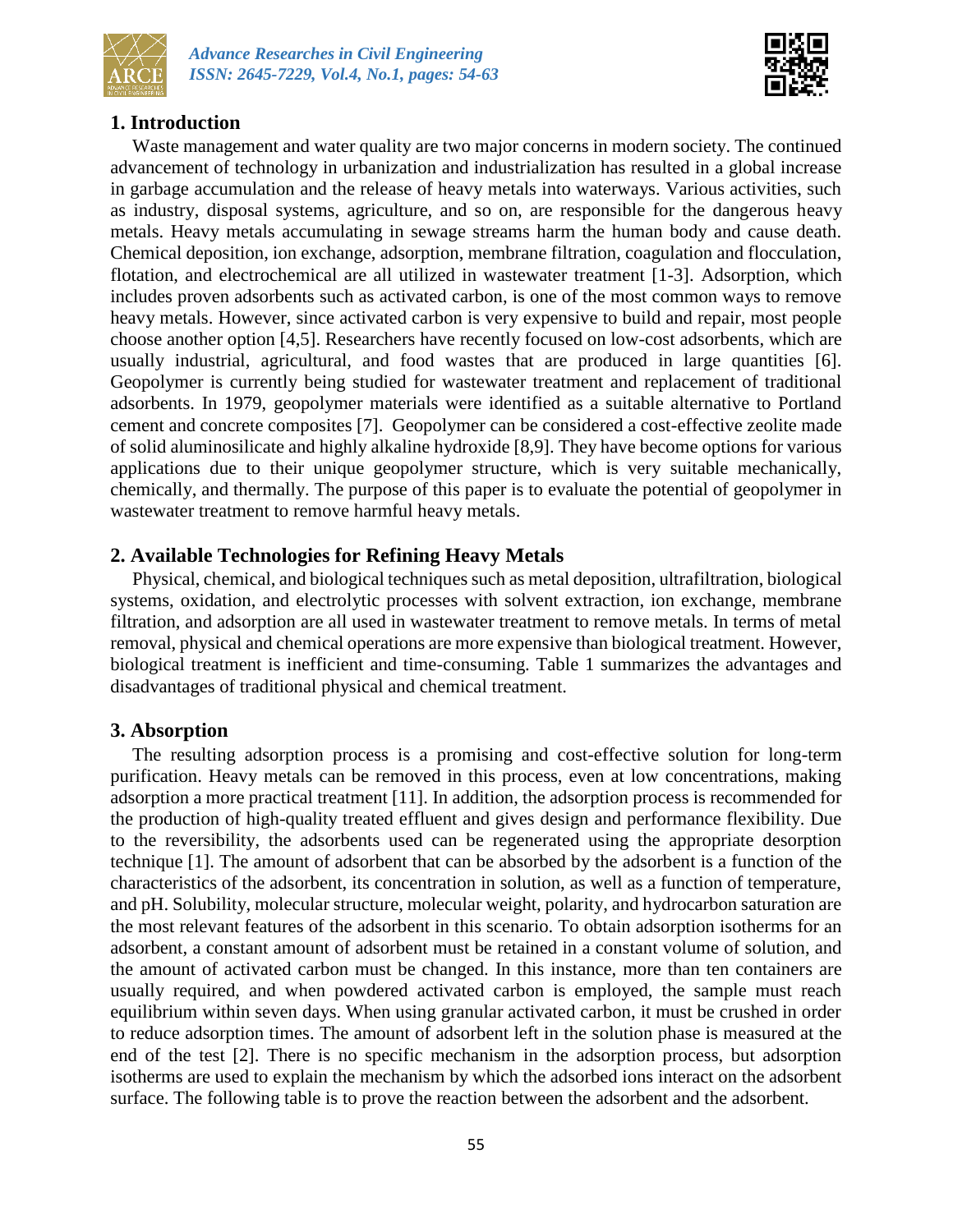



#### **Table 1. Advantages and disadvantages of conventional heavy metal treatment technologies including physical and chemical processes [10].**

| <b>Disadvantages</b>                                               | <b>Advantages</b>                                                                                                           | <b>Methods</b>                   |  |
|--------------------------------------------------------------------|-----------------------------------------------------------------------------------------------------------------------------|----------------------------------|--|
| High energy costs and<br>by-products                               | Rapid process to remove toxic<br>pollutants                                                                                 | oxidation                        |  |
| Adsorbents need to be<br>reconstituted or disposed                 | Proper removal of a wide range of<br>heavy metals                                                                           | Ion exchange                     |  |
| Production of thick and expensive<br>sludge                        | Proper removal of heavy metals                                                                                              | Membrane filtration technologies |  |
| Adsorbents need to be<br>reconstructed                             | Flexibility and simplicity of<br>design, ease of operation, and<br>insensitivity to toxic pollutants                        | Absorption                       |  |
| High production of sludge and<br>formation of large particles      | It is economically possible                                                                                                 | Coagulation / flocculation       |  |
| High energy costs and the<br>formation of large particles          | Fast and efficient process for<br>specific metal ions                                                                       | Electrochemical treatment        |  |
| Short half-life                                                    | Applied in gaseous mode; Volume<br>change                                                                                   | Ozonation                        |  |
| Production of by-products                                          | Lack of sludge production                                                                                                   | Photochemical                    |  |
| High production of sludge                                          | It is economically possible                                                                                                 | Electrosynthetic coagulation     |  |
| Sludge production                                                  | Effective and able to treat all<br>types of waste without the need<br>for input energy to activate the<br>hydrogen peroxide | <b>Fenton Reagents</b>           |  |
| This technology has not yet been<br>established and commercialized | Possible in the removal of some<br>metals                                                                                   | <b>Biological treatment</b>      |  |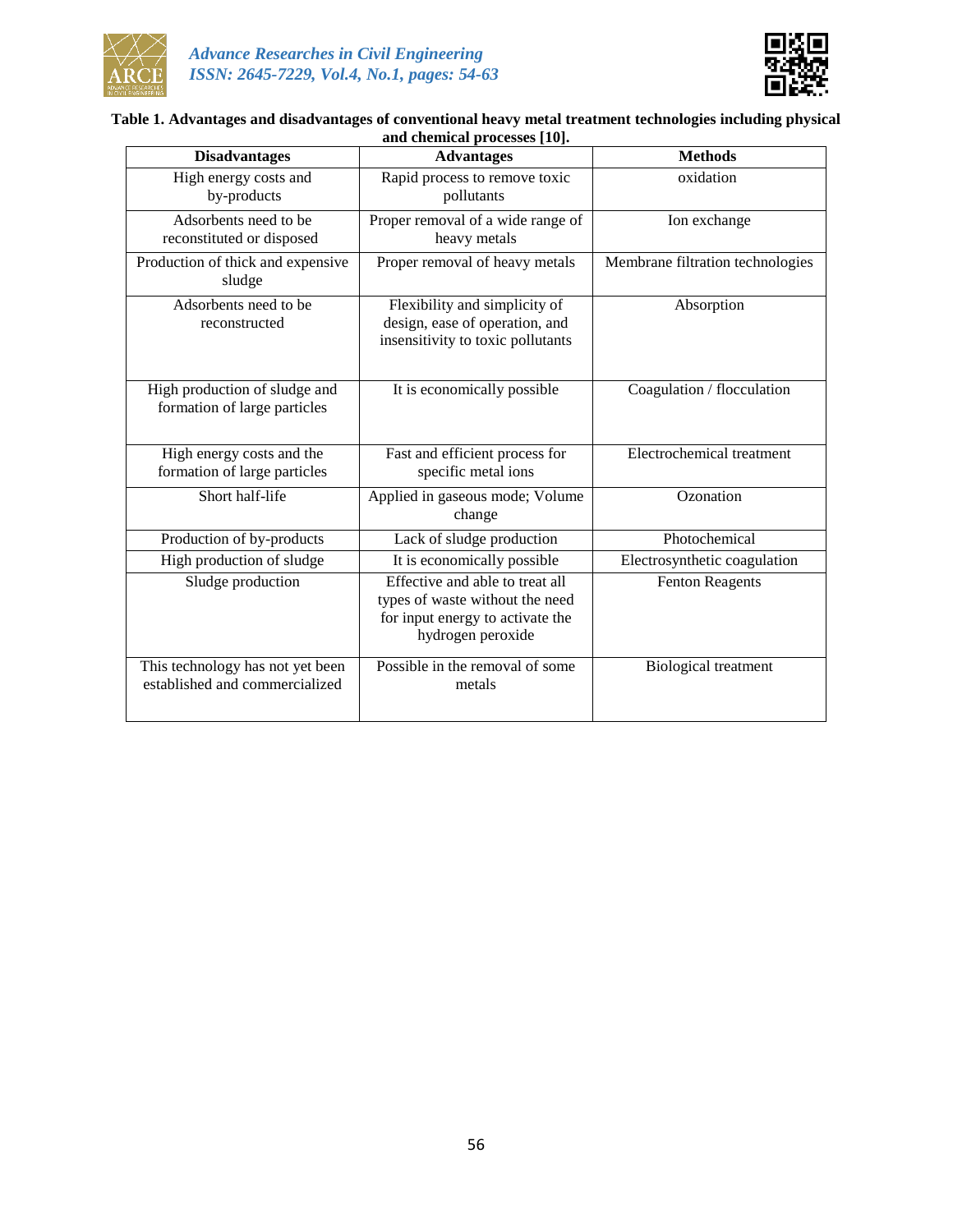



| Table 2. One-component system absorption models [10, 11].<br><b>Naming</b><br><b>Equations</b>                                                                                                                                                                                                                                                                                         |                                                                                                                                            | <b>Types of mechanisms</b>                       |
|----------------------------------------------------------------------------------------------------------------------------------------------------------------------------------------------------------------------------------------------------------------------------------------------------------------------------------------------------------------------------------------|--------------------------------------------------------------------------------------------------------------------------------------------|--------------------------------------------------|
| qe: Equilibrium capacity of metal                                                                                                                                                                                                                                                                                                                                                      |                                                                                                                                            |                                                  |
| adsorption,<br>Ce: Equilibrium concentration of<br>the substance dissolved in the<br>solution,<br>qmax: Langmuir constant<br>corresponding to maximum<br>absorption capacity (single layer<br>capacity),<br>b: Adsorption bond energy                                                                                                                                                  | $q_e = \frac{q \max bCa}{1 + bCa}$                                                                                                         | a) Adsorption isotherms<br>i) Langmuir isotherms |
| $q_e$ : The mass adsorbed from the<br>adsorbed material to the unit mass<br>of the adsorbent at the equilibrium<br>point<br>k <sub>f</sub> : Freundlich capacity factor<br>Ce: Equilibrium concentration of<br>adsorbent in soluble phase after<br>adsorption (concentration in<br>soluble phase in equilibrium)<br>(mg / lit)<br>n <sup>-1</sup> : Frech Leach Frequency<br>Parameter | $q_e = K_f C_e^{\frac{1}{n}}$                                                                                                              | ii) Freundlich isotherms                         |
| $q_e$ and $q_t$ adsorption capacity at<br>equilibrium, at time $t$ , $k_1$ the<br>equilibrium constant of the<br>adsorption reaction                                                                                                                                                                                                                                                   | $\frac{dqt}{dt} = k_1(q_e-q_t)$                                                                                                            | b) Adsorption kinetics                           |
| Kc: Equilibrium constant<br>CA: Solid phase concentration in<br>· equilibrium<br>, Ce: Equilibrium concentration<br>· T (K): Absorption temperature<br>$,R:$ gas constant $(314/8 J/mol.K)$<br>$\Delta G^{\circ}$ : Gibbs Free Energy<br>, $\Delta H^{\circ}$ : Enthalpy change<br>ΔS°: Entropy change                                                                                 | $K_c = \frac{CA}{Ce}$<br>$\Delta G^{\dagger} = R t ln K_c$<br>$\ln ke = \frac{\Delta S^{\circ}}{R} - \frac{\tilde{-\Delta H}^{\circ}}{RT}$ | c) Thermodynamic parameters                      |

| Table 2. One-component system absorption models [10, 11]. |  |  |  |  |
|-----------------------------------------------------------|--|--|--|--|
|                                                           |  |  |  |  |

## **4. Heavy Metals**

Heavy metals have major environmental effects due to their properties. They accumulate in the organs of living organisms and cause a variety of diseases and disorders, which are described in Table 3 [12]. Iron, aluminum, arsenic, cadmium, copper, manganese, mercury, nickel, silver, and zinc are some of the heavy metals in waste leachate. It is difficult to decompose heavy metals and enrich them in different environmental conditions. The heavy metal in the leachate has been shown to cause secondary contamination [13].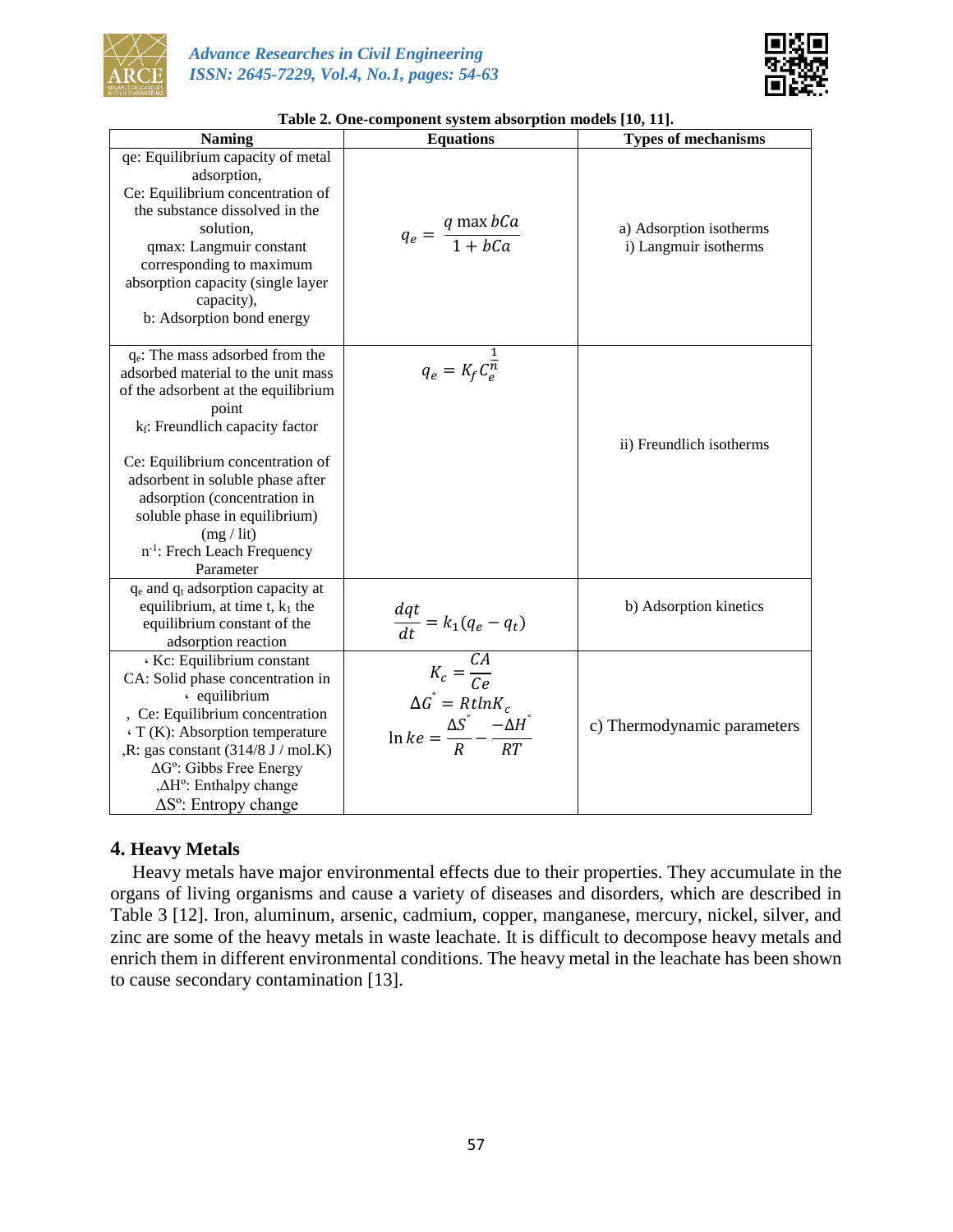



| effects                            | <b>Sources</b>                     | <b>Heavy</b> metals |  |
|------------------------------------|------------------------------------|---------------------|--|
| Mental disorders, anemia,          | Water pipes, copper water heaters, |                     |  |
| osteoarthritis, hypertension,      | frozen vegetables and canned       |                     |  |
| nausea/vomiting, hyperactivity,    | vegetables using copper to         |                     |  |
| schizophrenia, insomnia, autism,   | produce ultra-green dye, hot water | Copper              |  |
| stuttering, postpartum psychosis,  | heaters with instant gas, hormonal |                     |  |
| inflammation and enlargement of    | pills, pesticides, insects         |                     |  |
| the liver, heart problem, cystic   | Herbicides, fungicides, copper     |                     |  |
| fibrosis                           | cookware                           |                     |  |
| Dermatitis (inflammation of the    |                                    |                     |  |
| skin), myocarditis (inflammation   | Silver effluent treatment plants,  |                     |  |
| of the heart muscle),              | plating, zinc-based casting, and   | Nickel              |  |
| encephalopathy (brain injury),     | storage battery industries         |                     |  |
| pulmonary fibrosis, lung cancer,   |                                    |                     |  |
| nose and bone, headache,           |                                    |                     |  |
| dizziness, nausea and vomiting,    |                                    |                     |  |
| chest pain, rapid breathing        |                                    |                     |  |
| Skin rashes, respiratory problems, |                                    |                     |  |
| hemolysis (destruction of red      |                                    |                     |  |
| blood cells), acute and renal      | Steel and textile industry         | Chromium            |  |
| failure, weakened immune system,   |                                    |                     |  |
| kidney and liver damage, genetic   |                                    |                     |  |
| modification, lung cancer,         |                                    |                     |  |
| pulmonary fibrosis                 |                                    |                     |  |
| Nausea, encephalopathy (brain      |                                    |                     |  |
| injury), headache and vomiting,    |                                    |                     |  |
| learning difficulties, mental      | Industries such as mining, steel,  |                     |  |
| retardation, hyperactivity,        | automobiles, batteries, paints,    | Lead                |  |
| dizziness, kidney damage,          | pollutants caused by increasing    |                     |  |
| congenital malformations, muscle   | industrialization                  |                     |  |
| weakness, anorexia, liver          |                                    |                     |  |
| cirrhosis, thyroid dysfunction,    |                                    |                     |  |
| insomnia, fatigue, analysis        |                                    |                     |  |
| Movement of neurons,               |                                    |                     |  |
| schizophrenia-like behavior        |                                    |                     |  |
| (youthful insanity)                |                                    |                     |  |

#### **Table 3. Sources and effects of heavy metals [12].**

## **5. Geopolymer**

Aluminosilicate, also known as alkali activating geopolymer, is a large set of quasi-ceramic materials produced by the geosynthetic reaction of aluminosilicate materials in the presence of alkaline solution at low temperatures (less than  $100^\circ$  C) [14-16]. The structure of geopolymers consists mainly of a silica-oxygen-aluminum polymer framework with alternating silica and foursided aluminum, which is bounded in three directions and shares all oxygen atoms. Geopolymers include fly ash, dolomite, expanded clay, natural zeolite, kaolinite, and many more. Due to their interesting properties, geopolymers have been studied and considered. The tendency of geopolymers to drastically reduce the mobility of most heavy metal ions in the geopolymer structure, the rapid growth of compressive strength, acid and fire resistance, low permeability, and good resistance to freezing and thawing cycles are just a few of their characteristics. [17 - 21]. Theoretically, any alkali can be used in polymerization reactions. Most research has been on the effects of sodium (Na +) and potassium (K +) ions. Although both NaOH and KOH can be used in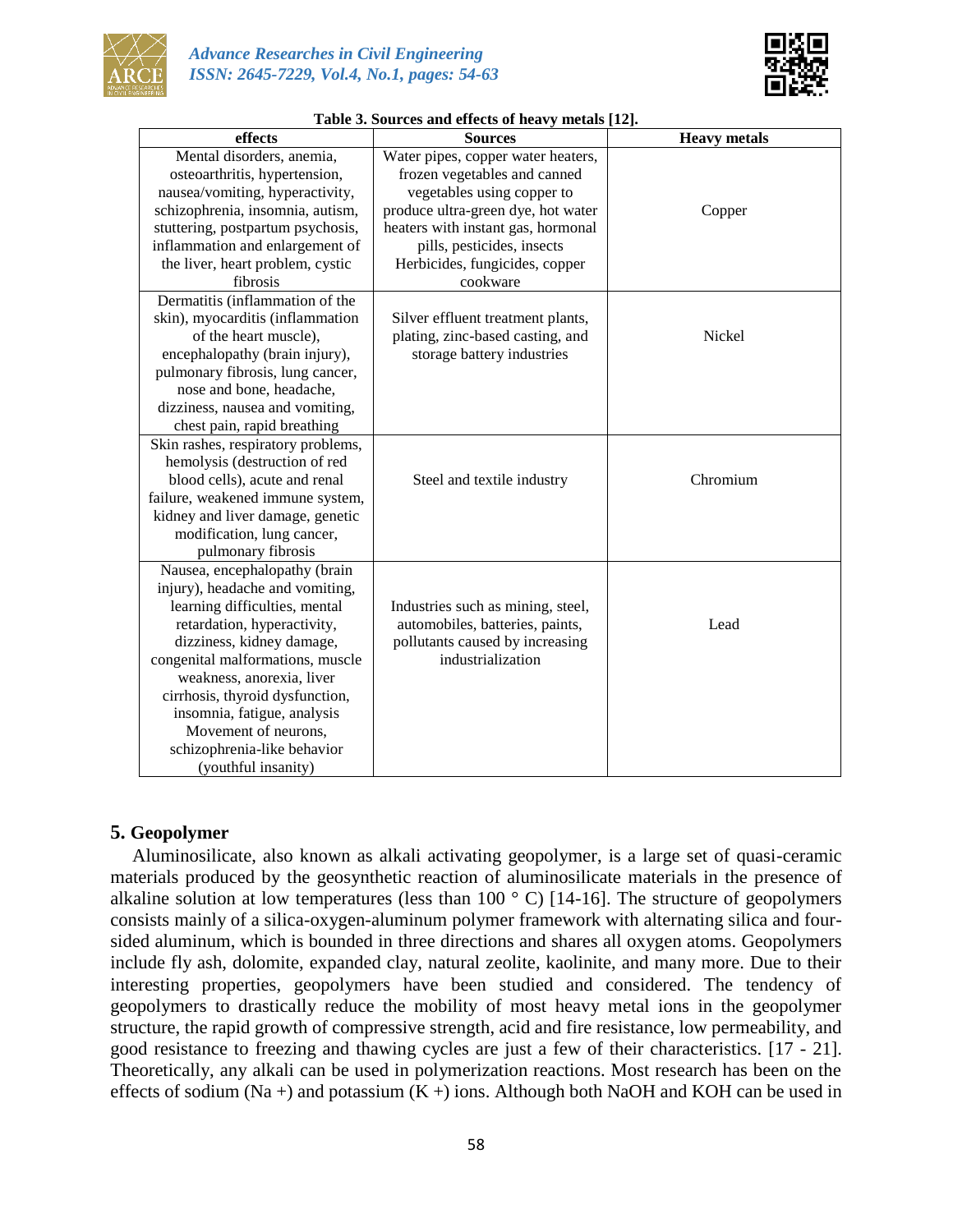



the activation process, the dissolution rate was higher when NaOH was used [8]. This is due to the smaller size of Na +, which can better stabilize silicate monomers and dimers in solution and increase the dissolution rate of minerals. Espearham et al, concluded that KOH-activated geopolymer was superior to NAOH-activated geopolymer in long-term compressive strength (28 days) [22]. Raw materials (alumina silicate), powdered with alkaline solutions (KOH or NaOH), and sodium silicate are mixed to make geopolymers. When using ferronickel slag as raw material, a mixture of 82% slag, 6% H2O, 3% KOH, and 9% Na2SiO3 is recommended to produce a homogeneous mortar. The homogeneous dough is then poured into a mold. In most cases, the samples are kept at room temperature for a short time before processing and, if necessary, cooked for 1 or 2 days at a maximum temperature of 80 ° C. The specimens are then placed in the mold for 7 or 28 days to witness the development and increase of structural bonds. Geopolymers harden rapidly and have high initial strength, and after 28 days the final compressive strength reaches 100 MPa. Because they have less porosity than cement or mortar, they have better mechanical quality than cement or mortar [23-31].

**Fly ash:** A common polymerization adsorbent. This substance is produced as a by-product of coal combustion in thermal power plants [32]. Fly ash is a readily available waste that has been shown to be useful in the removal of heavy metals. On the other hand, fly ash is more adsorbable when processed or activated, in which case it is called a geopolymer. Due to the low cost and availability of fly ash as the main raw material, fly ash-based geopolymers are more commercially common. There is a significant tendency to recycle waste and convert it into usable and valuable materials [33]. Coal fly ash is one of these materials. Large-scale wind ash disposal has become a severe environmental and economic problem [8]. Converting fly ash to geopolymer, which not only removes heavy metals but also helps prevent the accumulation of waste, is one way to deal with it. Dolomite has been around for more than six decades. Dolomite is a relatively inexpensive and common mineral found around the world (often found in India, Indonesia, Turkey, and China). Dolomite, which has properties comparable to limestone, is sometimes referred to as magnesium limestone in the trade. It has a crystalline structure consisting of layers of magnesium and calcium carbonate [34]. As a result, dolomite, like limestone, is useful for removing heavy metals.

#### **6. Geopolymer**

pH, amount of adsorbent, initial concentration, contact time, and temperature are all important parameters in the adsorption of heavy metals to adsorbents [35]. The following equation [19] can be used to describe heavy metal removal efficiency:

$$
Removal \, efficiency(\%) = \frac{(co-ct)}{co} \times 100 \tag{1}
$$

In this formula, C0 (mg / L) is the initial concentration and Ct (mg / L) is the concentration at time t (minutes). The following equations are used to calculate the quantity of adsorption (mg / g) qt at time t and the concentration at equilibrium (mg / g) qe:

$$
qt = \frac{(Co - Ct)V}{}
$$

$$
qe = \frac{(Co - Ct)V}{m}
$$
 (3)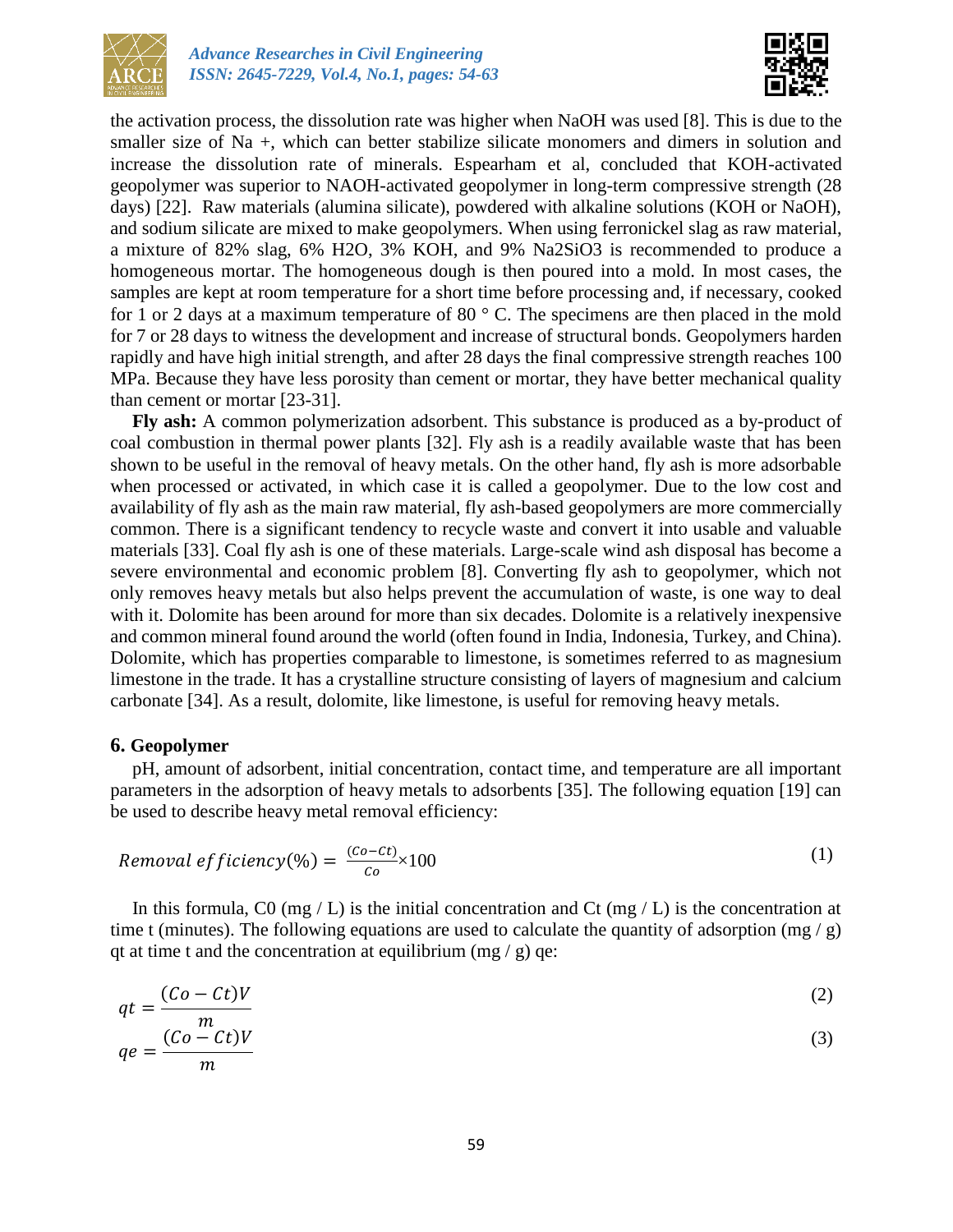



**PH effect:** The surface charge of the solution, the degree of ionization, and the adsorbed species are all affected by pH. As the pH of the solution rises to a certain point, more metal adsorption occurs, then diminishes as the pH climbs further. The pH equation is written as follows:

$$
pH = pka - log \frac{[AH]}{[A^-]}
$$
\n(4)

Concentrations of protonated and non-protonated surface groups are denoted by [A-] and [AH] and carbonyl groups are represented by pKa equilibrium constants. According to the studies of Al-Zboon, K et al, The adsorption effect increases from 1% to 90.66%, because the pH of the solution increases from 1 to 5 and then decreases significantly at  $pH = 6$ , as a result,  $pH = 5$  is determined as the zero point load [18].

**Effect of adsorbent amount**: One of the most important factors affecting the absorption capacity of heavy metals by adsorbents is the amount of adsorbent used. Usually, as the amount of adsorbents increases, the adsorption capacity increases to the allowable level. If the amount of adsorbent increases, the adsorption capacity will be constant. In his study, Wang examined the amount of adsorbent from 0.5 g to 2.0 g and observed that copper removal increases with an increasing amount of adsorbent [5].

**Effect of initial concentration**: Adsorption rate is greatly affected by the initial concentration of heavy metals. In general, with naincreasing initial concentration of heavy metals, the adsorption capacity also increases. An important force is the effect of the initial concentration to overcome all mass transfer resistances between solid and water phases. Many studies have shown that the removal efficiency of heavy metals is proportional to their concentration and with increasing initial concentration, the removal efficiency decreases [36]. The interaction of the factor group between the solution and the adsorbent surface causes adsorption capacity if adsorbed on the adsorbent. To maintain balance, a certain period of time is required, after which the absorption process is completed. Cadmium removal using a zeolite-based geopolymer takes 7 hours to reach equilibrium contact time [3]. On the other hand, the contact time of fly ash-based geopolymer to remove lead to reach equilibrium is 120 minutes and then remains constant [18].

**Temperature effect**: The nature of the being heat catcher or exotherm is determined by the adsorption equilibrium, which is influenced by the temperature used. The adsorption capacity of adsorbents increases with increasing temperature. This is due to the activation of the adsorbent surface and the expansion of pores. According to Javadian research, cadmium removal increases when the temperature is between 25 and 45 degrees Celsius [3].

## **7. Conclusions**

Geopolymers' usefulness in wastewater treatment has just recently been investigated. Fly ash has attracted the most attention in the removal of heavy metals among other geopolymer adsorbents since it is a cheap and readily available waste. The Langmuir and Freundlich isotherms are commonly used to describe the adsorption capacity of adsorbed heavy metals. pH, adsorbent quantity, starting concentration, contact time, and temperature are all factors that affect adsorption capability. The adsorption capacity of a specific point before fixation is typically increased by increasing the amount of adsorbent, contact time, and initial concentration. Some compounds and their absorption, however, may differ. According to the studies, using geopolymer adsorbents as a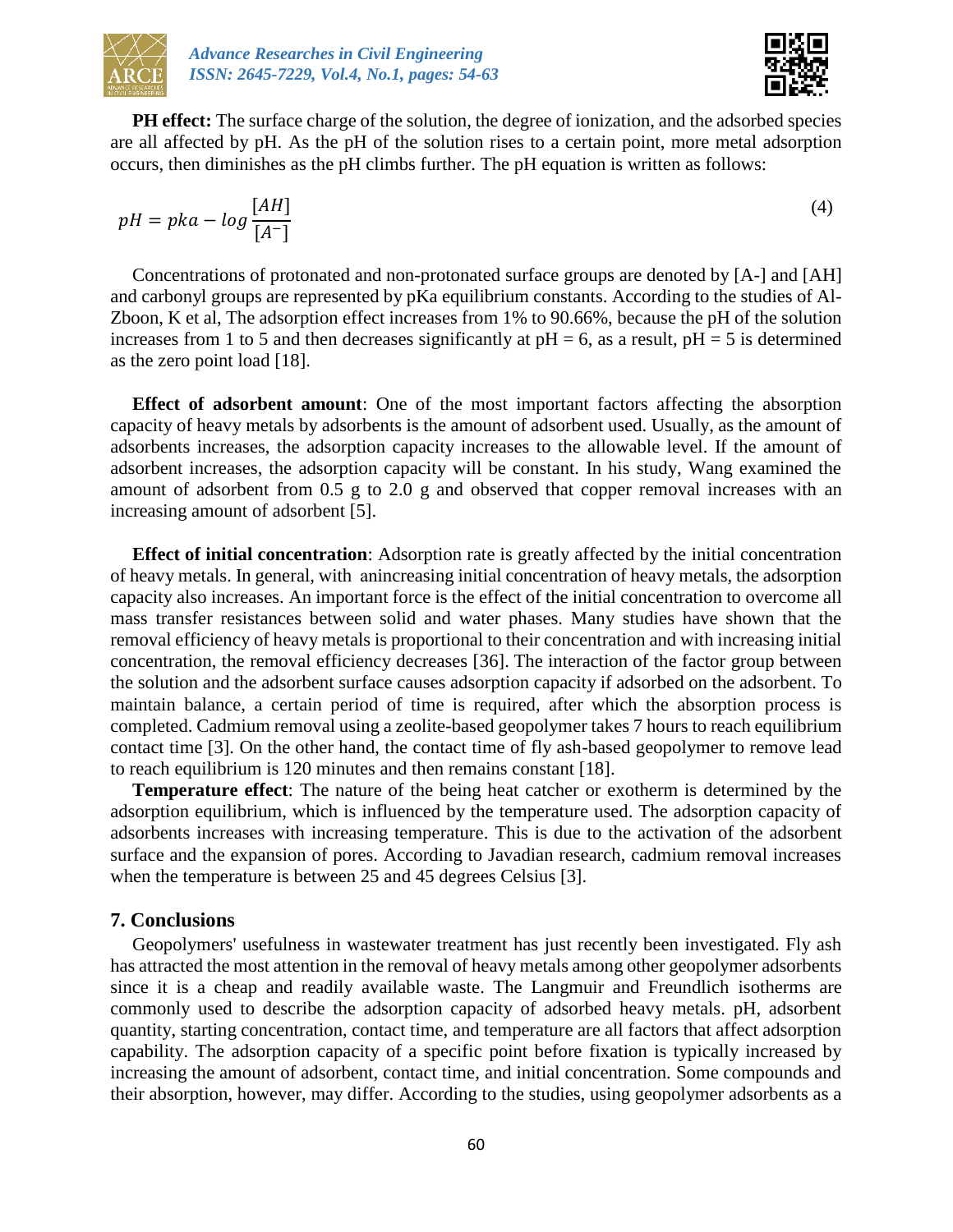



substitute for pricey activated carbon is effective in extracting heavy metals from wastewater. The majority of research is focused on the treatment of industrial wastewater rather than leachate. In addition, only a small amount of study has been done on geopolymer adsorbent combinations.

# **8. References**

[1]- Fu, F., and Wang, Q., 2011, **Removal of heavy metal ions from wastewaters: a review**, Journal of environmental management, 92(3), 407-418.

[2]- Metcalf and Eddy, Inc., 2003, **Wastewater Engineering, Treatment and Reuse**, 4th Edition, McGraw-Hill, New York.

[3]- Javadian, H., Ghorbani, F., Tayebi, H. A., and Asl, S. H., 2015, **Study of the adsorption of Cd (II) from aqueous solution using zeolite-based geopolymer, synthesized from coal fly ash; kinetic, isotherm and thermodynamic studies**, Arabian Journal of Chemistry, 8(6), 837-849.

[4]- Salam, O. E. A., Reiad, N. A., and ElShafei, M. M., 2011, **A study of the removal characteristics of heavy metals from wastewater by low-cost adsorbents**, Journal of Advanced Research, 2(4), 297-303.

[5]- Wang, S., Li, L., and Zhu, Z. H., 2007, **Solid-state conversion of fly ash to effective adsorbents for Cu removal from wastewater**, Journal of hazardous materials, 139(2), 254-259.

[6]- Lee, C. G., Song, M. K., Ryu, J. C., Park, C., Choi, J. W., and Lee, S. H., 2016, **Application of carbon foam for heavy metal removal from industrial plating wastewater and toxicity evaluation of the adsorbent**, Chemosphere, 153, 1-9.

[7]- Minju Jo, Linoshka Soto, Marleisa Arocho, Juliana St John, Sangchul Hwang, 2015, **Optimum mix design of fly ash geopolymer paste and its use in pervious concrete for removal of fecal coliforms and phosphorus in water**, Construction and Building Materials, 93, 1097-1104.

[8]- Esparham, A., and Moradikhou, A. B., 2021, **A Novel Type of Alkaline Activator for Geopolymer Concrete Based on Metakaolin**, Journal of civil Engineering and Materials Application, 5(2), 14-32.

[9]- Gharzouni, A., Vidal, L., Essaidi, N., Joussein, E., and Rossignol, S., 2016, **Recycling of geopolymer waste: Influence on geopolymer formation and mechanical properties**, Materials & Design. 94. 10.1016/j.matdes.2016.01.043.

[10]- Ahmaruzzaman M., 2011, **Industrial wastes as low-cost potential adsorbents for the treatment of wastewater laden with heavy metals**, Advances in Colloid and Interface Science, 166, 36-59.

[11]- Abas, S. N. A., Ismail, M. H. S., Kamal, M. L. and Izhar, S., 2013, **Adsorption process of heavy metals by low-cost adsorbent: A review**, World Application of Science Journal, 28, 1518– 1530.

[12]- Motsi, T., Rowson, N. A. and Simmons, M. J. H., 2009, **Adsorption of Heavy Metals from Acid Mine Drainage by Natural Zeolite**, International Journal of Mineral Processing, 92, 42-48. [13]- Liu, H. H., and Sang, S. H., 2010, **Study on the law of heavy metal leaching in municipal solid waste landfill**, Environment Monitoring Assessment, 165, 349–363.

[14]- Phair, J. W., Van Deventer, J. S. J., and Smith, J. D., 2004, **Effect of Al source and alkali activation on Pb and Cu immobilisation in fly-ash based "geopolymers**, Applied Geochemistry, 19(3), 423-434.

[15]- Waijarean, N., Asavapisit, S., and Sombatsompop, K., 2014, **Strength and microstructure of water treatment residue-based geopolymers containing heavy metals**, Construction and Building Materials, 50, 486-491.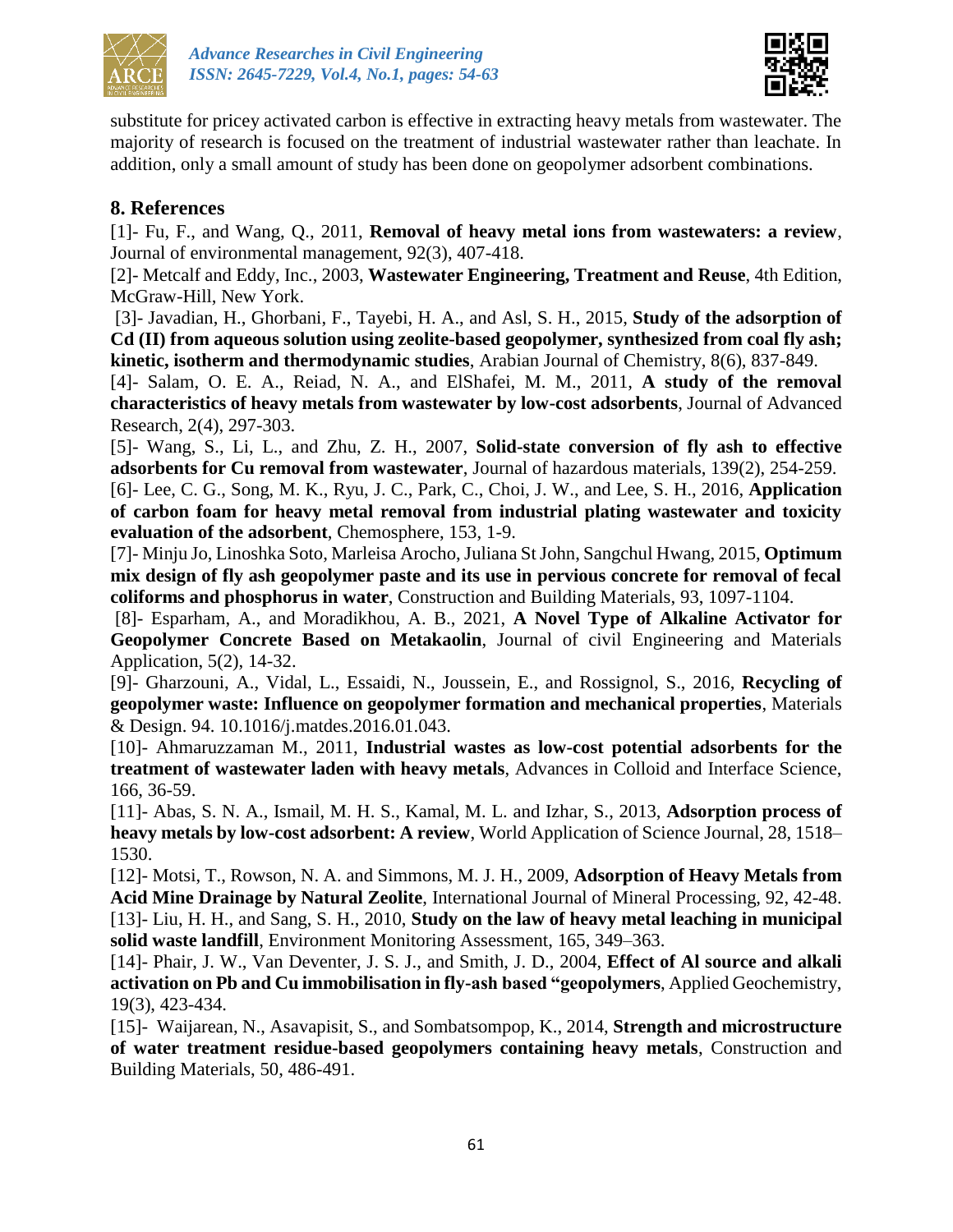



[16]- Nikolić, V., Komljenović, M., Baščarević, Z., Marjanović, N., Miladinović, Z., and Petrović, R., 2015, **The influence of fly ash characteristics and reaction conditions on strength and structure of geopolymers**, Construction and Building materials, 94, 361-370.

[17]- Ge, Y., Yuan, Y., Wang, K., He, Y., and Cui, X., 2015, **Preparation of geopolymer-based inorganic membrane for removing Ni2+ from wastewater**, Journal of hazardous materials, 299, 711-718.

[18]- Al-Zboon, K., Al-Harahsheh, M. S., and Hani, F. B., 2011, **Fly ash-based geopolymer for Pb removal from aqueous solution**, Journal of Hazardous Materials, 188(1-3), 414-421.

[19]- Luukkonen, T., Sarkkinen, M., Kemppainen, K., Rämö, J., and Lassi, U., 2016, **Metakaolin geopolymer characterization and application for ammonium removal from model solutions and landfill leachate**, Applied Clay Science, 119, 266-276.

[20]- Andrejkovičová, S., Sudagar, A., Rocha, J., Patinha, C., Hajjaji, W., da Silva, E. F., and Rocha, F., 2016, **The effect of natural zeolite on microstructure, mechanical and heavy metals adsorption properties of metakaolin based geopolymers**, Applied Clay Science, 126, 141-152.

[21]- Esparham, A., Moradikhou, A. B., and Mehrdadi, N., 2020, **Introduction to synthesise method of Geopolymer concrete and corresponding properties**, Journal of Iranian Ceramic Society, 4(64), 13-24.

[22]- Esparham, A., Moradikhou, A. B., and Jamshidi Avanaki, M., 2020, **Effect of various alkaline activator solutions on compressive strength of fly ash-based geopolymer concrete**, Journal of civil Engineering and Materials Application, 4(2), 115-123.

[23]- Esparham, A., and Moradikhou, A. B., 2021, **Factors Influencing Compressive Strength of Fly Ash-based Geopolymer Concrete**, Amirkabir Journal of Civil Engineering, 53(3), 21-31.

[24]- Esparham, A., Moradikhou, A. B., Andalib, F. K., and Avanaki, M. J., 2021, **Strength characteristics of granulated ground blast furnace slag-based geopolymer concrete**, Advances in concrete construction, 11(3), 219-229.

[25]-Esparham, A., and Moradikhou, A. B., 2021, **A Novel Type of Alkaline Activator for Geopolymer Concrete Based on Class C Fly Ash**, Advance Researches in Civil Engineering, 3(1), 1-13.

[26]- Esparham, A., 2020, **Factors Influencing Compressive Strength of Metakaolin-based Geopolymer Concrete**, Modares Civil Engineering journal, 20(1), 120-135.

[27]- Moradikhou, A. B., Esparham, A., and Avanaki, M. J., 2019, **Effect of Hybrid Fibers on Water absorption and Mechanical Strengths of Geopolymer Concrete based on Blast Furnace Slag**, Journal of civil Engineering and Materials Application, 3(4), 195-211.

[28]- Esparham, A., and Moradikhou, A. B., 2021, **Factors Influencing Compressive Strength of Fly Ash-based Geopolymer Concrete**, Amirkabir Journal of Civil Engineering, 53(3), 21-35.

[29]- Esparham, A., Hosseni, M. H., Mousavi Kashi, A., Emami, F., and Moradikhou, A. B., 2020, **Impact of Replacing Kaolinite with Slag, Fly Ash and Zeolite on the Mechanical Strengths of Geopolymer Concrete Based on Kaolinite**, Building Engineering & Housing Science, 13(24), 9- 15.

[30]- Hosseini, M. H., Mousavi Kashi, A., Emami, F., and Esparham, A., 2020, **Effect of Simple and Hybrid Polymer Fibers on Mechanical Strengths and High-temperature Resistance of Metakaolin-based Geopolymer Concrete**, Modares Civil Engineering journal, 20(2), 147-161.

[31] Esparham, A., 2021, **Investigation of the Effects of Nano Silica Particles and Zeolite on the Mechanical Strengths of Metakaolin-Based Geopolymer Concrete**, International Journal of Innovation in Engineering, *1*(4), 82-95.